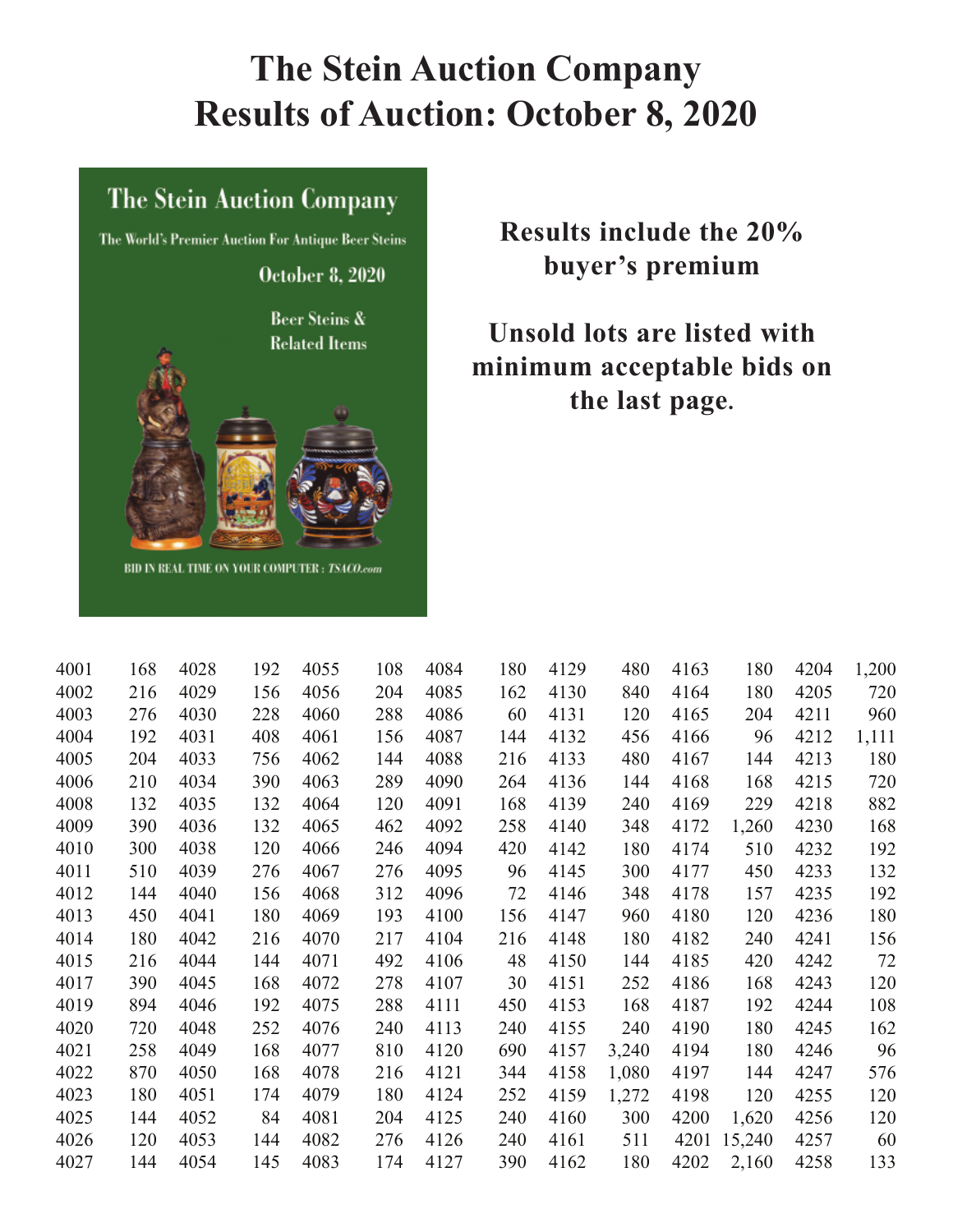| 4260 | 180   | 4309 | 240   | 4357 | 1,002 | 4393 | 120   | 4441 | 571   | 4489 | 217   | 4535 | 264    |
|------|-------|------|-------|------|-------|------|-------|------|-------|------|-------|------|--------|
| 4263 | 2,880 | 4310 | 276   | 4359 | 240   | 4395 | 1,920 | 4442 | 252   | 4490 | 180   | 4537 | 78     |
| 4265 | 120   | 4311 | 360   | 4361 | 1,200 | 4396 | 120   | 4444 | 780   | 4493 | 144   | 4538 | 96     |
| 4269 | 228   | 4316 | 240   | 4362 | 2,160 | 4398 | 810   | 4447 | 300   | 4494 | 1,122 | 4539 | 60     |
| 4277 | 450   | 4317 | 240   | 4363 | 2,340 | 4399 | 690   | 4448 | 5,052 | 4495 | 631   | 4540 | 396    |
| 4281 | 330   | 4318 | 300   | 4364 | 480   | 4400 | 516   | 4452 | 240   | 4496 | 510   | 4542 | 192    |
| 4283 | 1,752 | 4321 | 240   | 4365 | 540   | 4401 | 1,111 | 4454 | 264   | 4497 | 84    | 4543 | 630    |
| 4286 | 120   | 4322 | 240   | 4366 | 960   | 4403 | 480   | 4457 | 132   | 4498 | 120   | 4544 | 342    |
| 4287 | 240   | 4329 | 288   | 4367 | 960   | 4404 | 751   | 4458 | 156   | 4499 | 96    | 4545 | 331    |
| 4288 | 240   | 4330 | 720   | 4370 | 3,600 | 4406 | 690   | 4459 | 216   | 4500 | 540   | 4546 | 192    |
| 4290 | 102   | 4331 | 720   | 4371 | 1,800 | 4409 | 324   | 4461 | 240   | 4501 | 660   | 4547 | 96     |
| 4291 | 114   | 4333 | 600   | 4372 | 3,360 | 4412 | 390   | 4462 | 120   | 4502 | 300   | 4549 | 144    |
| 4295 | 108   | 4336 | 348   | 4373 | 5,520 | 4424 | 450   | 4465 | 132   | 4503 | 300   | 4550 | $72\,$ |
| 4297 | 240   | 4337 | 300   | 4374 | 3,780 | 4425 | 1,261 | 4467 | 991   | 4505 | 1,170 | 4551 | 180    |
| 4298 | 120   | 4338 | 180   | 4375 | 1,002 | 4426 | 840   | 4468 | 630   | 4507 | 96    | 4552 | 246    |
| 4299 | 144   | 4340 | 420   | 4376 | 300   | 4427 | 2,280 | 4470 | 348   | 4509 | 60    | 4553 | 120    |
| 4300 | 144   | 4344 | 240   | 4378 | 780   | 4429 | 1,800 | 4472 | 810   | 4510 | 108   | 4556 | 390    |
| 4301 | 2,160 | 4346 | 4,333 | 4384 | 390   | 4430 | 624   | 4473 | 450   | 4514 | 360   | 4564 | 178    |
| 4303 | 2,100 | 4349 | 216   | 4385 | 336   | 4432 | 468   | 4475 | 336   | 4515 | 960   | 4565 | 264    |
| 4304 | 138   | 4352 | 216   | 4386 | 540   | 4433 | 1,134 | 4478 | 240   | 4516 | 306   |      |        |
| 4305 | 300   | 4353 | 312   | 4387 | 360   | 4434 | 390   | 4479 | 240   | 4522 | 144   |      |        |
| 4306 | 144   | 4354 | 390   | 4389 | 192   | 4435 | 402   | 4484 | 312   | 4524 | 288   |      |        |
| 4307 | 96    | 4355 | 180   | 4390 | 360   | 4436 | 2,645 | 4485 | 534   | 4529 | 180   |      |        |
| 4308 | 300   | 4356 | 936   | 4392 | 144   | 4440 | 660   | 4488 | 78    | 4532 | 144   |      |        |
|      |       |      |       |      |       |      |       |      |       |      |       |      |        |

## **Unsold lots are listed on the next page.**